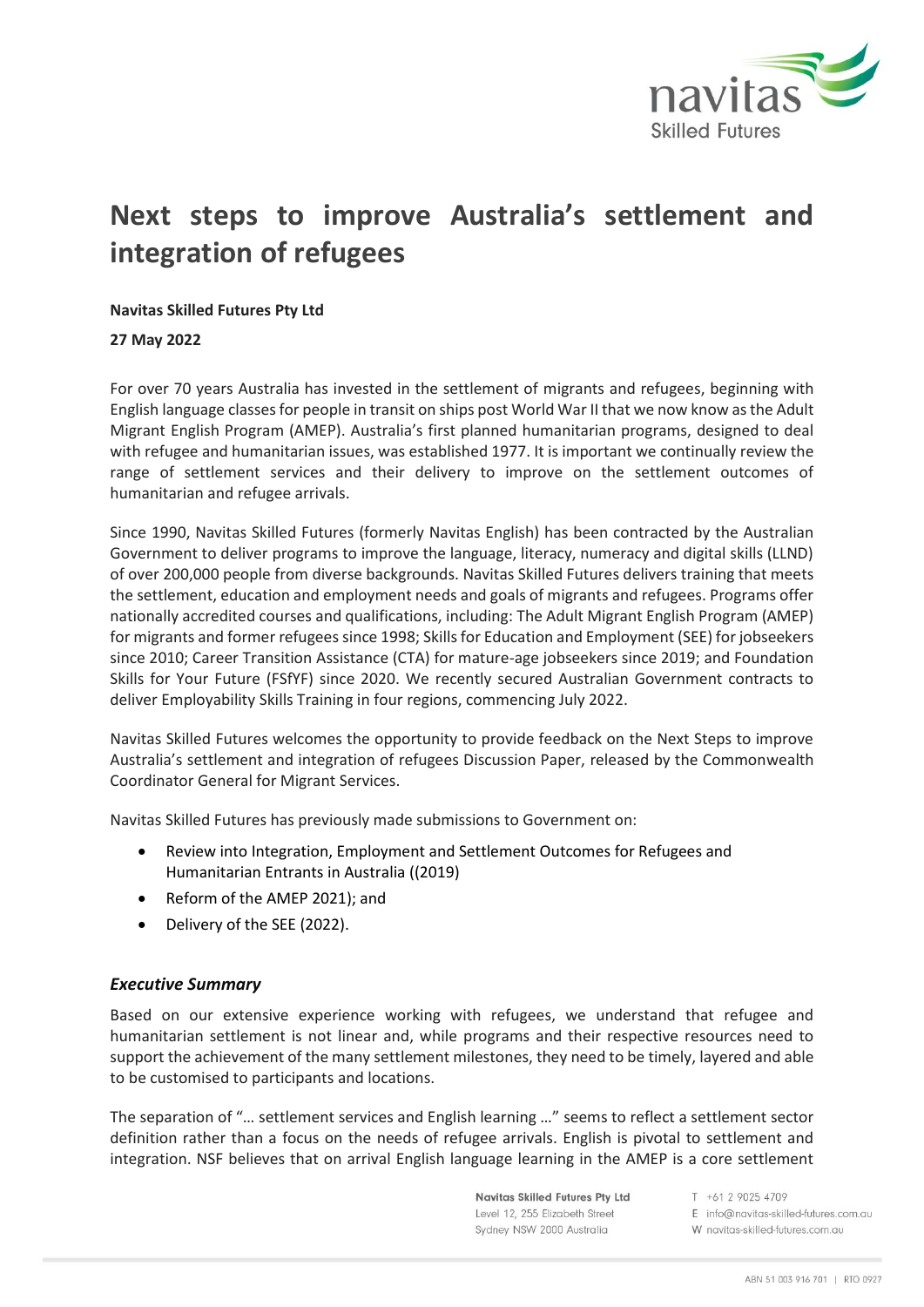service and provides refugees with a key set of skills to support them to further education training or employment opportunities and greater social integration.

# *How do we ensure there is good coordination between our settlement services and English learning, employment and health services to ensure an end-to-end approach to service delivery?*

Navitas Skilled Futures (NSF) supports greater policy and program alignment and coordination across the Commonwealth programs linked to refugee settlement, such as the Humanitarian Settlement Program (HSP), AMEP, Skills for Education and Employment (SEE) program, as well as Workforce Australia and Foundation Skills and Vocational training programs, to build a seamless pathway for refugees to connect with services. This also includes an ongoing review of services to ensure they meet the changing local, regional and national ecosystems and changes in the refugee client profiles. Our responses to the questions below are drawn from our experience delivering the Integrated Humanitarian Settlement Strategy and Humanitarian Settlement Services (I/HSS) from 2005 to 2017, the AMEP since 1998, SEE program since 2010, and Foundation Skills for Your Future since 2019.

From our extensive experience working with refugees, we understand that refugee and humanitarian settlement is not linear and, while programs and their respective resources need to support the achievement of the many settlement milestones, they need to be timely, layered and able to be customised to participants and locations – people and place-based solutions.

NSF acknowledges that it is unlikely that all the Commonwealth-funded programs which support refugee settlement and integration will ever become completely aligned and co-designed, as they are contracted through different departments over different contract periods and, different geographic contract regions. For example, the procurement process for Workforce Australia and related programs has been completed and programs are due to commence on 1 July 2022. The AMEP Request for Tender is not yet released and expected before 30 June 2022 to commence July 2023 and the SEE program Request for Tender is expected in the second half of 2022 to commence July 2023. And currently, the Department of Home Affairs is sensibly reviewing the AUSCO, HSP and SETS programs, with the intention of building improvements into the next Request for Tender or grants round. The program design phases are rarely undertaken concurrently, which means that a whole-ofgovernment co-design process for all settlement-related programs is extremely unlikely. The reality of an imperfect alignment of policies and programs underpins the importance of the work of service providers to bridge the gaps that may exist across programs to ensure efficient and effective service delivery to refugees.

NSF welcomed the creation of the role of Coordinator-General for Migrant Services in late 2019. We also want to recognise other Commonwealth initiatives which support successful settlement, such as the Refugee and Migrant Services Advisory Council, which is a ministerially appointed body providing practical advice to the Minister for Immigration, Citizenship, Migrant Services and Multicultural Affairs on improving settlement outcomes for humanitarian entrants and other migrants. There is also the Senior Officials Settlement Outcomes Group (SOSOG), which brings state, territory and Commonwealth stakeholders to work together. In addition, there is a recently formed SOSOG Settlement Planning Working Group, currently chaired by the CEO of Multicultural NSW.

To add to the complexity of this at the Commonwealth level, there are myriad state and territory and local government programs and supports which assist refugee settlement and integration. It is clear to NSF that success requires the combined efforts of government across all levels and service providers to ensure that the services are effective in meeting the settlement policy and program objectives.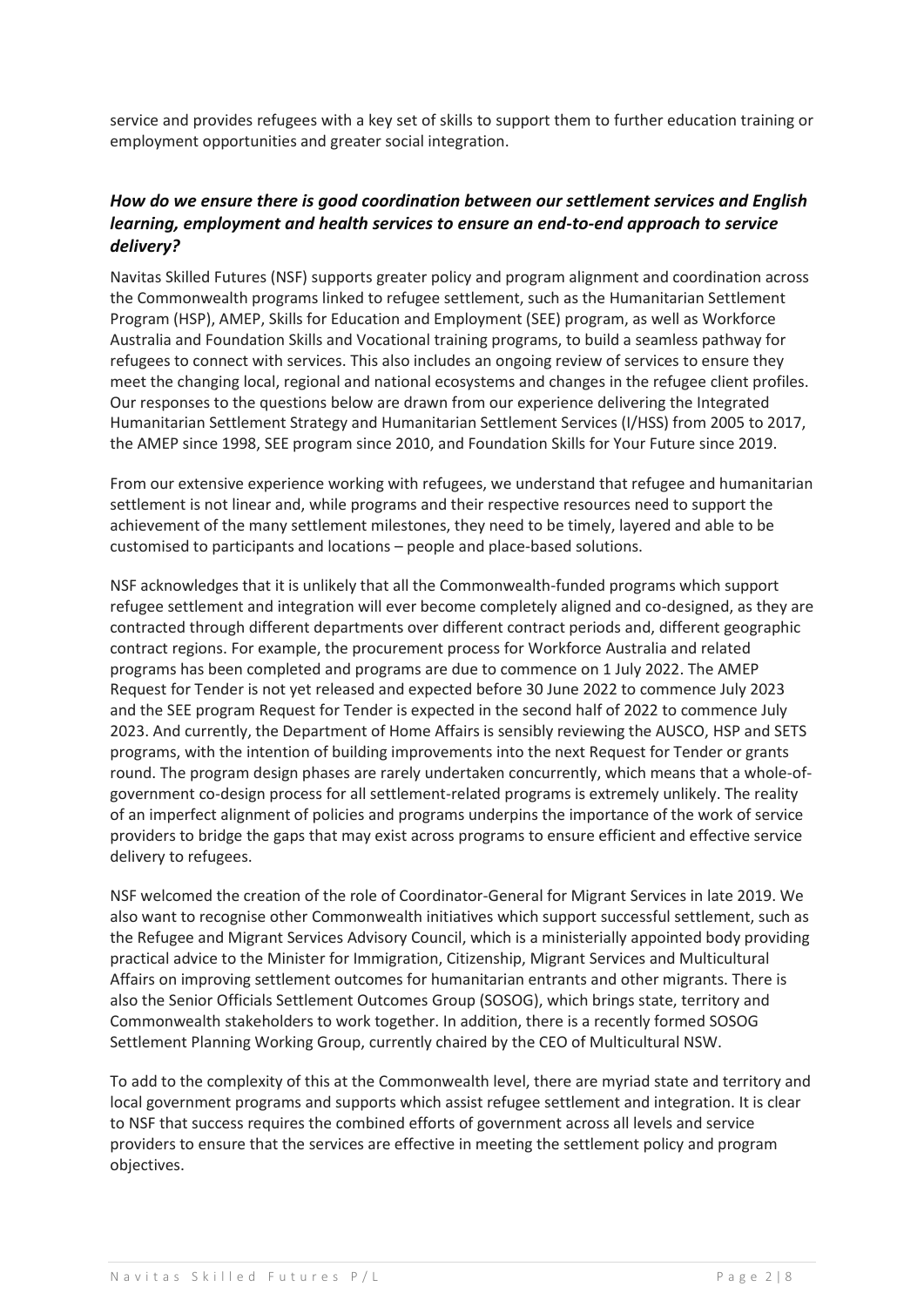NSF proposes possible enhancements to strengthen opportunities for successful settlement outcomes and improve cooperation and collaboration between stakeholders working with a shared client cohort:

## **Recommendations:**

- **1.** The Department of Home Affairs (Home Affairs) should undertake development and management of a "Settlement Hub", an online resource available to all migrants and refugees and service providers providing relevant information from Commonwealth and State level departments and including AUSCO training materials. Such a resource also promotes self-agency, as migrants and refugees can access information independently and as needed in a timely manner.
- **2.** Home Affairs to include requirements related to collaboration and cooperation in settlement contracts/grant agreements. This is especially essential whenever refugees are engaging with different programs concurrently. For example, Home Affairs could create a communication protocol between an HSP Case Manager and an AMEP Pathway Guidance Advisor to ensure a more holistic and timely response to refugee client needs.
- **3.** Home Affairs to consider having a Settlement Innovation Fund available only for collaborative projects across programs to improve settlement in local areas. Home Affairs would take responsibility for disseminating information on these and for promoting the need to regularly review local needs to ensure flexible and nimble responses to settlement issues as they arise.
- **4.** Home Affairs to convene quarterly state/territory meetings of key cross-sectoral stakeholders and providers. Stakeholders would be expected to report on issues arising and collaborative initiatives implemented to address these.

NSF does not have direct engagement with the AUSCO pre-arrival training program; however, the program rarely features in the understanding and knowledge that refugee clients bring with them to the AMEP. Our suggestions on availability and content are:

- Plan for as many people as possible to access training face-to-face and online.
- Ensure materials are available in language.
- Ensure materials are regularly reviewed by language providers so they are accurate, appropriate, relevant and reflect settlement locations that are in current use. New locations need to be added as they are made available for referrals.
- Create up-to-date location snapshots to provide an overview of location features.
- Include the AUSCO materials online as part of the on-line Settlement Hub in recognition that the intensive pre-departure training may result in travellers remembering a smattering of information as their focus is on the impending flight to safety.

Finally, NSF disagrees with the separation of "… settlement services and English learning …" in the question. Learning English is a settlement service for refugee arrivals. The separation of the two seems to reflect a sector self-definition rather than a focus on the needs of refugee arrivals. It is pivotal to settlement and integration. The AMEP commenced more than 70 years ago to provide settlement English for new migrants. NSF believes that on arrival English language learning in the AMEP is a core settlement service and provides refugees with a key set of skills to support them to further education training or employment opportunities and greater social integration.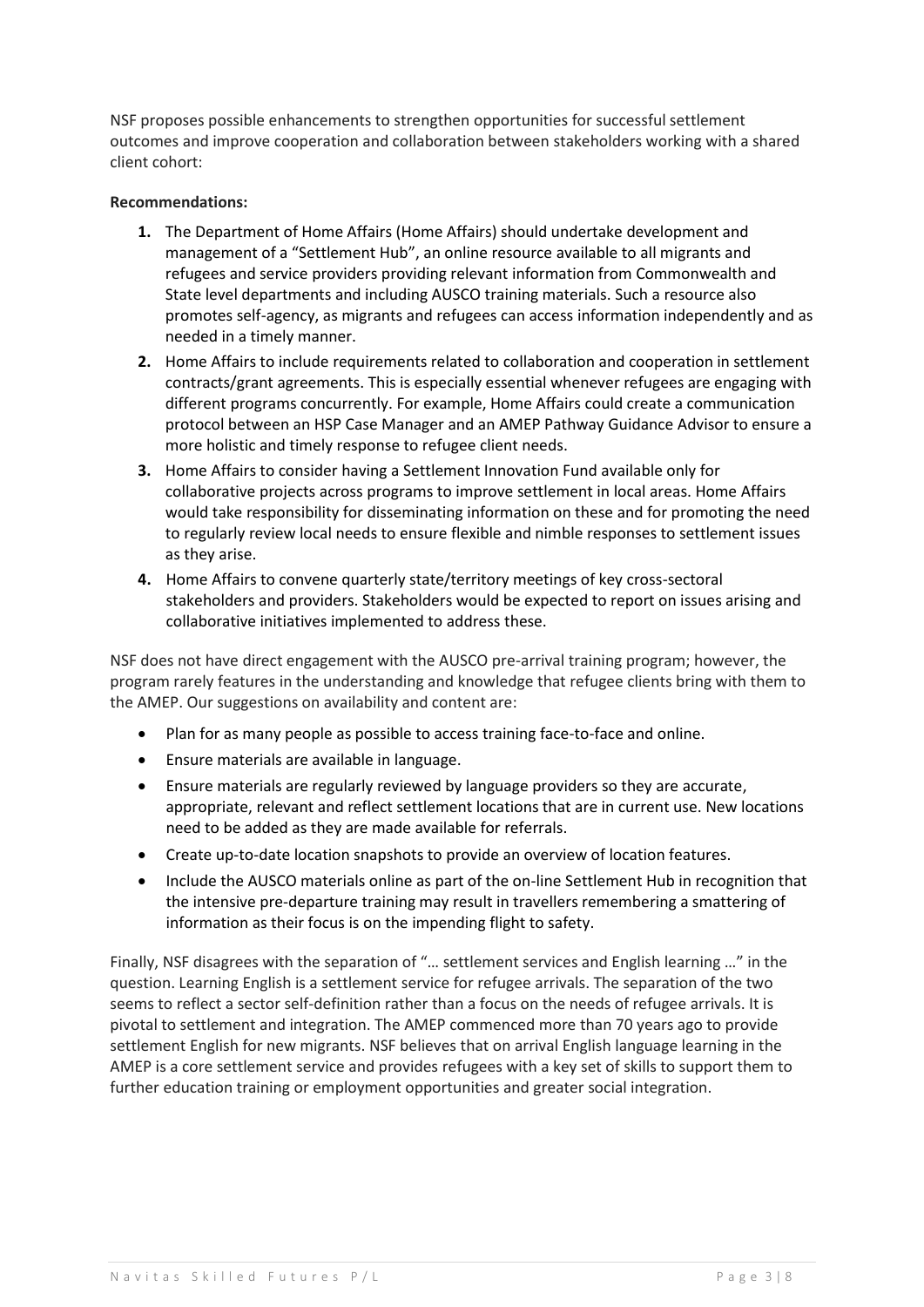# *Given the pressures in finding affordable housing in Australia, are there any changes we need to make to settlement services' approach to housing refugees?*

NSF agrees that affordable housing is not a refugee issue but rather a widespread issue across the Australian community which affects families with limited income, including refugees on Centrelink benefits.

As an AMEP provider, NSF is witness to the adverse effects on refugees and other clients of housing instability. These include:

- Clients choosing to defer commencement of study until housing is stabilized.
- Clients perceive commencing study and then transferring between locations/providers when they move to long-term accommodation to be yet another disruption to their already disrupted lives and education to date.
- Housing instability prolongs the refugee experience of de-stabilization.
- Clients experience increased stress levels which affects their capacity to focus on learning and their physical and mental health.
- Clients feel increased pressure to get employment to optimise their opportunities to secure housing.

While NSF does not wish to comment on the approach to housing refugees, we offer the following suggestions which might improve successful housing outcomes:

- Home Affairs to establish an AMEP and HSP project to jointly design and deliver a course on navigating the housing market – developed by contract region or locality (in regional areas) to ensure relevant information and that course content be reviewed regularly.
- Home Affairs to ensure HSP and SETS contracts and grant agreements are adequately funded to have staff capacity to advocate in the market for refugee clients.
- Home Affairs to provide support for real estate agents to use interpreters, as needed, when working with refugee clients to improve stable housing outcomes.

## *How could we create greater opportunities for all refugees to build deeper relationships and friendships with the wider Australian community? and*

# *What opportunities are there for the wider community to help refugees and humanitarian entrants settle?*

AMEP engagement it normally the longest and most intensive of all settlement support services to refugee arrivals, based on their time in the AMEP and hours of learning and therefore has a pivotal role in fostering relationships with and in the wider community. Our experience with newly and recently arrived refugees suggests that there is a pattern in how people navigate social integration. In general terms people follow this path:

- On arrival, refugees seek out their community from their country or origin, if there are members already established in Australia
- Joining the AMEP connects refugees with local migrant and refugee communities in their location
- AMEP can connect clients with external communities and agencies by inviting them into an AMEP environment. Exposure in a safe environment like the AMEP facilitates subsequent engagement outside the AMEP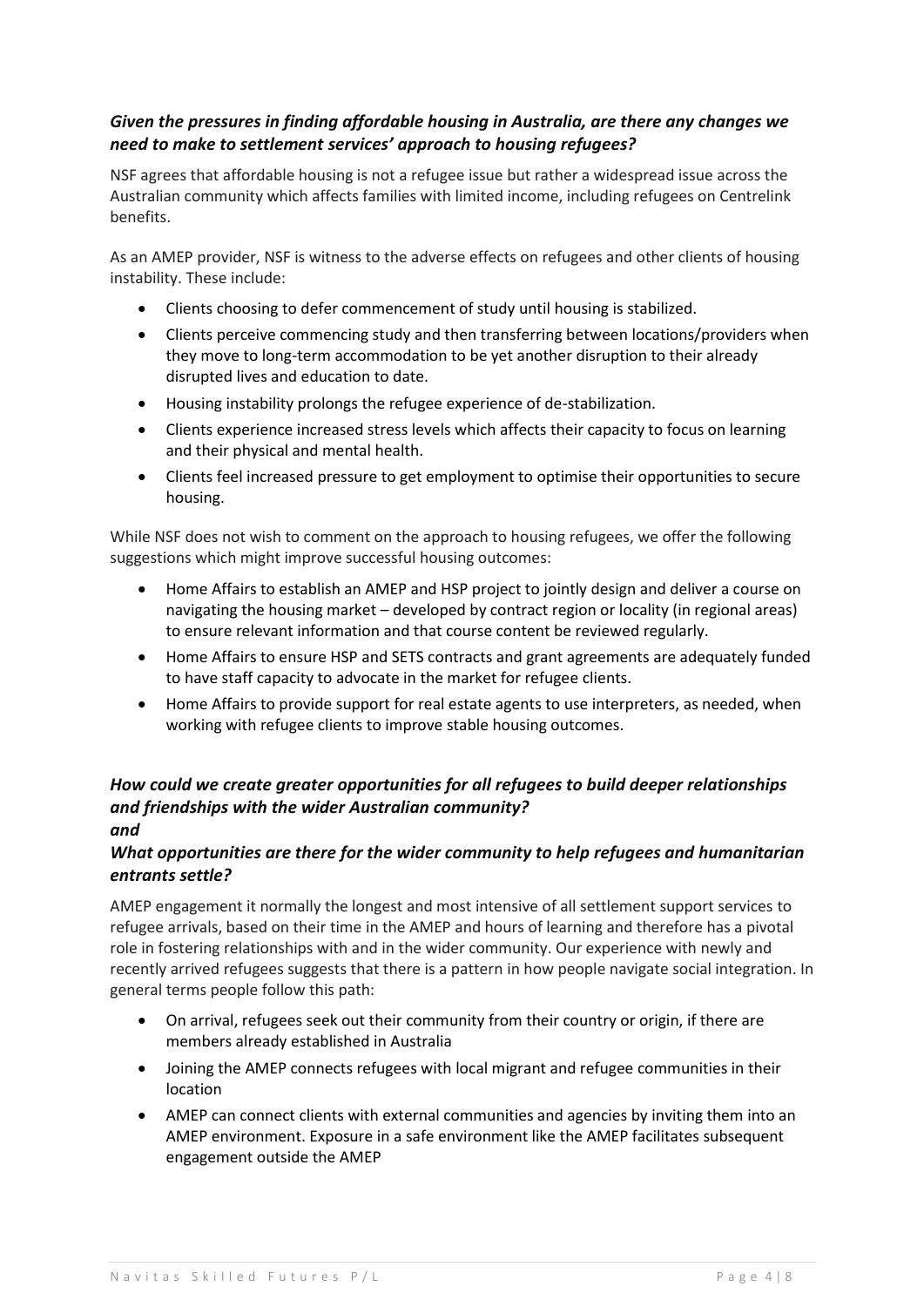- AMEP can facilitate client engagements with local community activities through structured activities in community not classrooms or colleges
- AMEP can support engagement with the wider community through support to volunteer, connection to sporting opportunities for self or children, connection with programs like community dinners which bring together refugee and local community members in an informal and local environment.

Engagement opportunities need to be:

- Scaffolded and relevant
- Local
- Linkages based on interests such as sports or hobbies.

Home Affairs could use this opportunity of program review to put in place across the AMEP, HSP and SETS programs a volunteering program which would enhance opportunities for refugee engagement with the wider Australian community.

NSF notes that the Home Affairs has reviewed and revised the Community Support Program, which does provide for engagement between refugees and the wider Australian community. Home Affairs has acknowledged, however, that this program has essentially provided for family reunion which suggests that there are limited opportunities to engage with the community at large.

NSF also notes the new Community Refugee Integration and Settlement Pilot (CRISP) expects that CRISP will provide the wider community many opportunities to work directly to assist refugee settlement and integration.

## *How could we improve refugee health outcomes?*

NSF, as a long-standing AMEP provider, understands the impact on refugee settlement of trauma, poor physical health and undiagnosed or untreated mental health matters. Time and attention to health-related issues leads to disrupted engagement in language learning and, in some cases, creates a barrier to employment until health matters are dealt with and stabilised.

NSF works closely with NSW Refugee Health Service to ensure that refugee clients in the AMEP are provided with information and are supported to effectively navigate the health system.

# *How do we design programs to take into account the large differences between settlement locations?*

NSF considers that program implementation and approach, rather than program design itself are the key factors which determines an appropriate program response which recognises differences between settlement locations and refugee cohorts. As per the response to the first question in this paper, it is the coordination and collaboration across services, agencies, local, state and federal governments which contributes to successful settlement in a location.

# *How do we design programs to respond well to people's individual needs and aspirations, and to help strengthen their capacity and self-agency?*

Programs need to be designed with refugee clients and their projected settlement journey at the centre of thinking and planning rather than the priority for the individual service provider.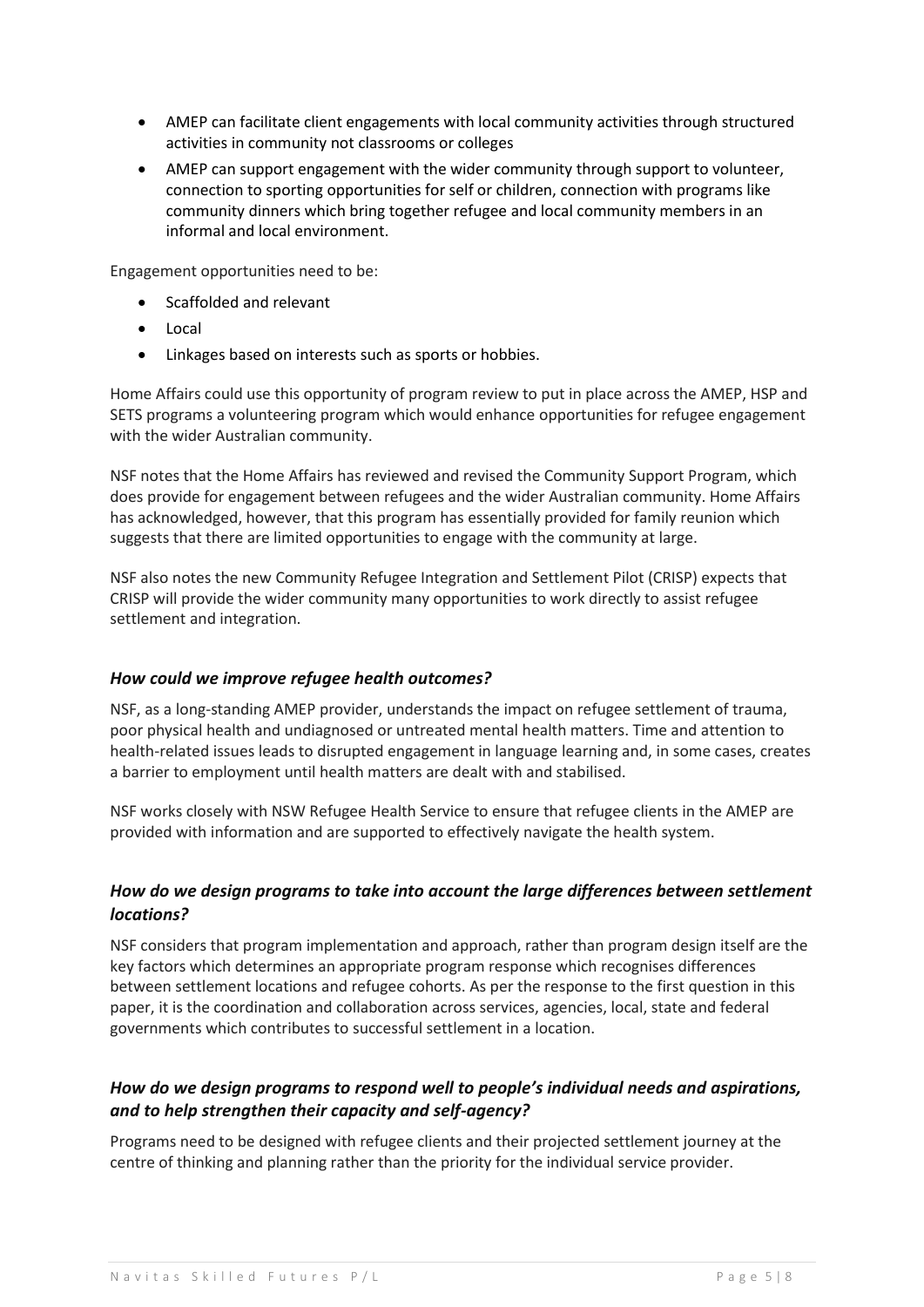Governments and civil society need to see settlement programs as empowering and providing a safe future for people and families.

Program design should ensure:

- A strengths-based approach which builds on knowledge, life experience and skills which refugees bring to Australia;
- Effective needs assessment process on arrival and repeated as skills and knowledge evolve over time;
- Case management plans that are co-designed with participants and, where appropriate, are shared between agencies supporting families;
- Built-in opportunities for AUSCO, AMEP, HSP and SETS providers to collaborate to ensure relevant, accurate and timely information about services and how to access them;
- Service delivery is based on scaffolded learning so that independence is the result rather than dependence on others to manage their settlement; and
- Self-access to settlement information, perhaps available in something like a virtual/online Settlement Hub.

## *What are the biggest barriers to the delivery of good outcomes in our current services?*

NSF suggests the following areas for improvements to deliver more positive settlement outcomes for refugees.

- A clear definition and shared understanding of what constitutes "good" outcomes.
- Contract and grant agreement requirements which focus on outcomes rather than outputs.
- Well designed and user-friendly tools to accurately measure outcomes.
- Accurate capturing of qualitative outcomes.
- Increased focus on formative and summative program evaluation at a local, state and national level – to inform program improvements.
- Improved and increased end-user feedback collected by a third party, as clients are often reluctant to give negative feedback to the service provider with which they have engaged over a significant period of time.
- Increased use of government, providers, stakeholders and clients co-design for program components.
- Clear and accountable risk management and quality assurance frameworks and protocols.
- Increased coordination between AUSCO, AMEP, HSP, Workforce Australia programs and SETS.

### *Examples of Navitas Skilled Futures innovative programs*

### **Ask the Expert**

NSF's Ask the Expert series of webinars in now in its 5th series of sessions. The sessions provided targeted practical information to anyone in the community, particularly those of low-level English, because they met identified needs and provided a genuine community service, while keeping people connected and informed about current topics of interest such as vaccinations, testing and financial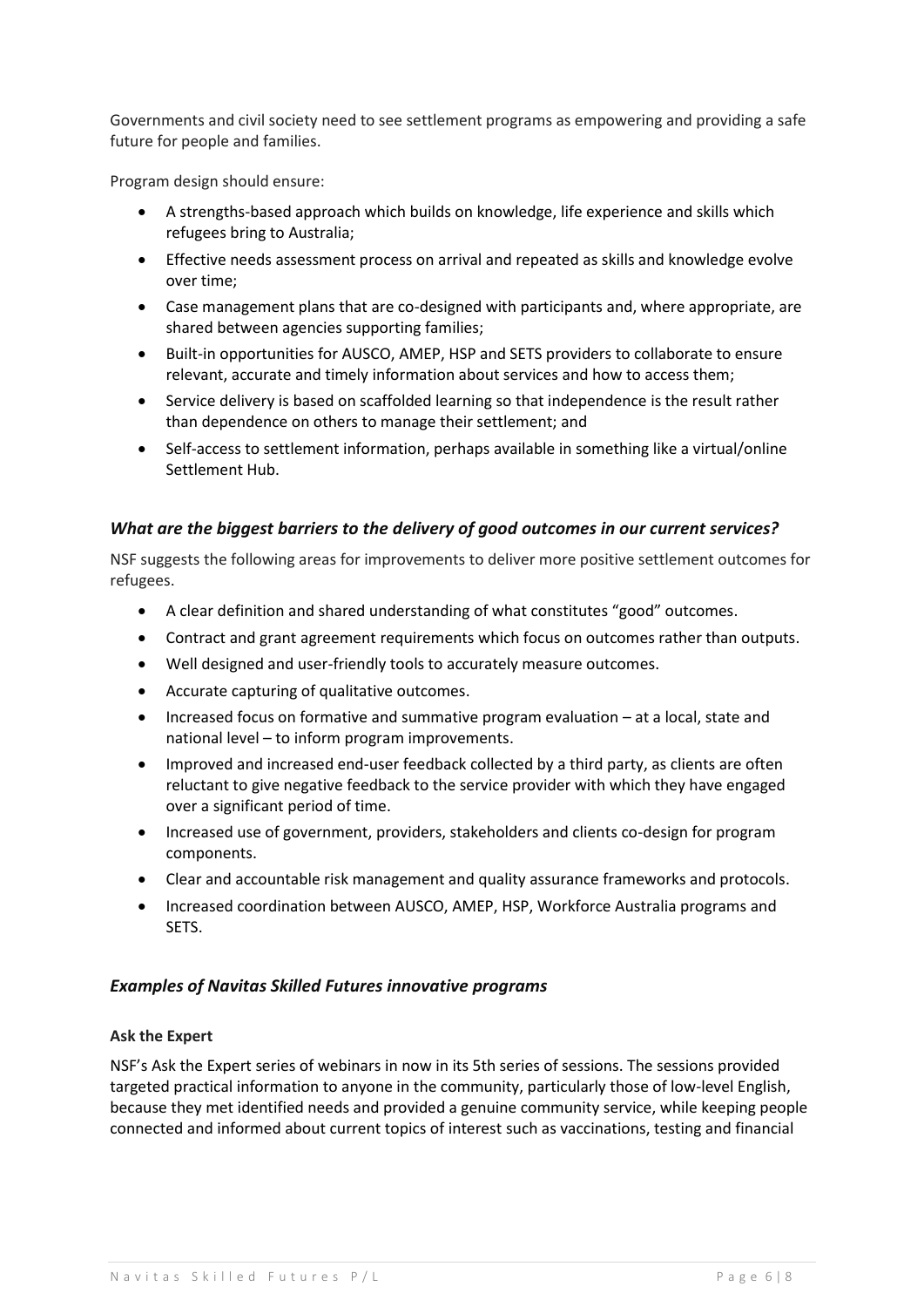support. The sessions were inclusive, easy to access and understand, and well promoted by all the relevant services.

Webinar topics range from Protecting your family from COVID by the NSW Refugee Health Service (Arabic, Chinese and Vietnamese language), Job Search Strategies by Dress for Success, Updates for the Afghan community with Dari interpreter by Legal Aid, How to get help in an emergency, safety in the home and more with Fire and Rescue NSW, Updates from the Police by NSW Police Force, Session on strategies to improve social-mental wellbeing by STARTTS, and Updates for job seekers by Centrelink.

Participants can join the sessions to get the latest information and services, and have questions answered. Anywhere between 50 to 160 people have attended at least one of the 5-6 sessions run every term since mid-2020, with consistent positive feedback from all participants and presenters.

This project shows the value of collaborating with others to achieve safety, wellbeing and connectedness within the migrant/refugee community by identifying their distinct needs and working together to positively address those needs.

The series has been publicly acknowledged in Navitas Skilled Futures' recen[t NSW Premier's](https://navitas-skilled-futures.com.au/news/winners-second-year-in-a-row/)  [Multicultural Community Medal](https://navitas-skilled-futures.com.au/news/winners-second-year-in-a-row/) award (for the second year in a row), as well as the [NSW](https://navitas-skilled-futures.com.au/news/serving-others-the-true-reward-for-fairfields-most-faithful-refugee/)  [Humanitarian Award,](https://navitas-skilled-futures.com.au/news/serving-others-the-true-reward-for-fairfields-most-faithful-refugee/) awarded to Stakeholder Engagement Manager Basim Shamaon, who initiated and continues to manage the sessions.

### **English for Swimming – interactive teaching resource shared throughout Australia**

An award-winning Sydney program for migrants and refugees, developed by a NSF Learning Designer, combines learning English with swimming lessons. It has been transformed into a teaching resource with links to instructional and virtual reality videos and flash cards, that will be shared widely across Australia to help reduce drownings.

After successfully running the English for Swimming program in South West Sydney for the past two years, Navitas Skilled Futures has produced the interactive book to be distributed free to other adult education providers in the Culturally and Linguistically Diverse (CALD) community in time for summer 2021. The book was launched on Thursday 9 December at Auburn Swim Centre, Lidcombe, and attended by Auburn MP Lynda Voltz and representatives from organisations including STARTTS, CORE CS, South West Local Health District and Royal Life Saving.

NSF hopes the English for Swimming comprehensive resource will empower more adults from CALD backgrounds with new skills and water confidence, and ultimately help reduce the number of drowning deaths among this statistically over-represented group.

### **Digital Literacy for Health resources**

As more government services are delivered online, NSF recognised that there is a growing digital divide which could disadvantage migrants and refugees and make access to services more difficult for them.

NSF has developed two sets of learning resources to support learners to develop digital skills necessary to access health sites and apps. The first set of resources was prepared to assist higher level learners, while the second set was developed specifically for those with lower English Language proficiency. The second set is currently being piloted and may be revised before widespread use with learners. This follows the journey of a character as she navigates her way through the online processes.